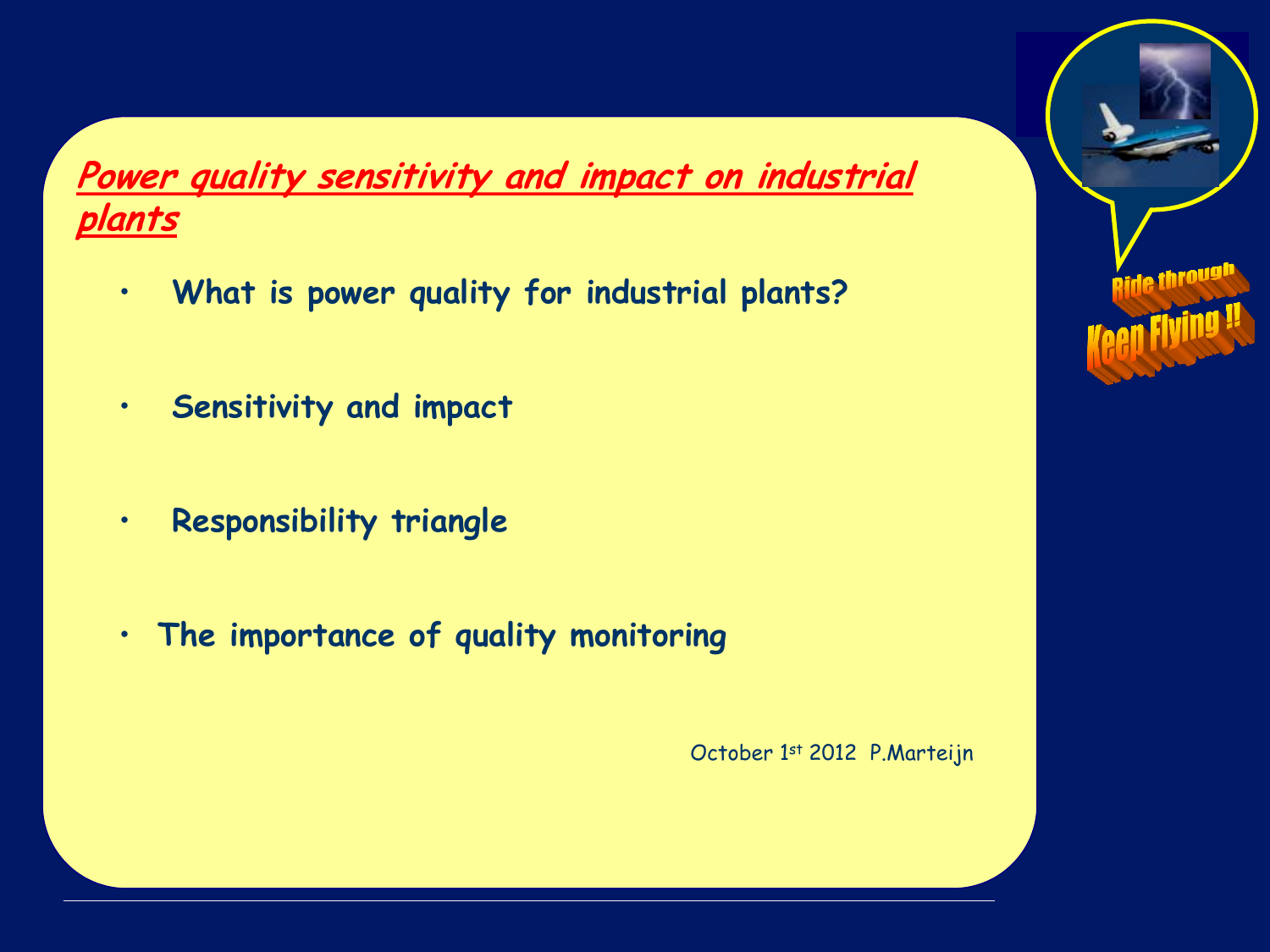# **Power quality for industrial plants**

 **Ensures continuous operation of a plant when:**

•One of the two independent feeders failed and switched off

or

• An upset in the power network (power quality)

#### **By having technology implemented for:**

- •Automatic transfer to another feeder or emergency generator and
- Automatic restart or power dip protection on critical equipment and instrumentation

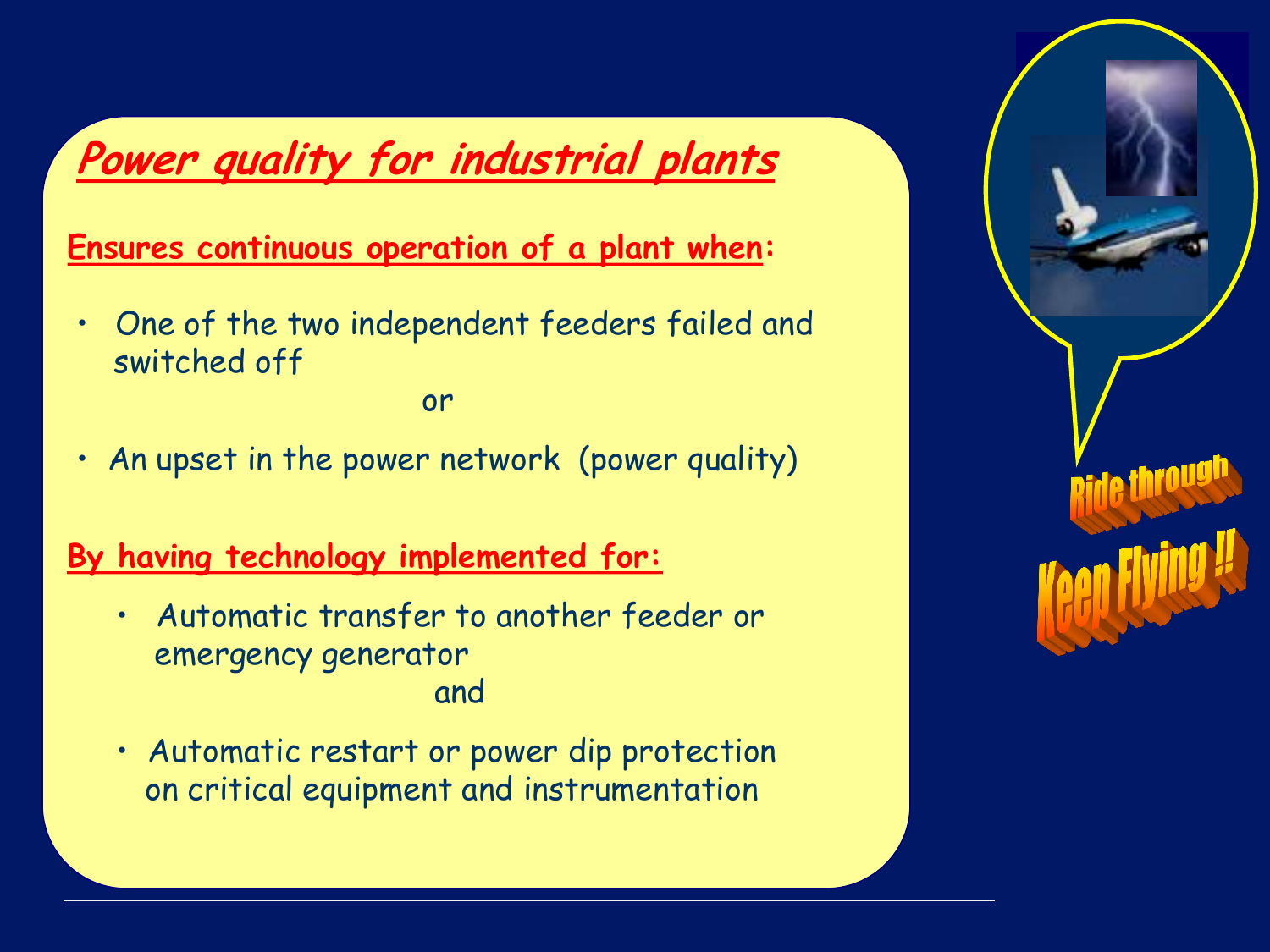# **Power quality Sensitivity and Impact**

#### **Network:**

Supply line is switched of, circuit breaker opened.

**Minutes** interruption time

#### **Costumer:**

Process that is driven by electricity stops or no longer performs as intended.

99%

1%

**Number** process stops due to power quality defects.

#### Quality issues:

- External and Internal power dips
- Loss of a feeders
- Black out and Load shedding
- Voltage stability
- Frequency stability
- Harmonics

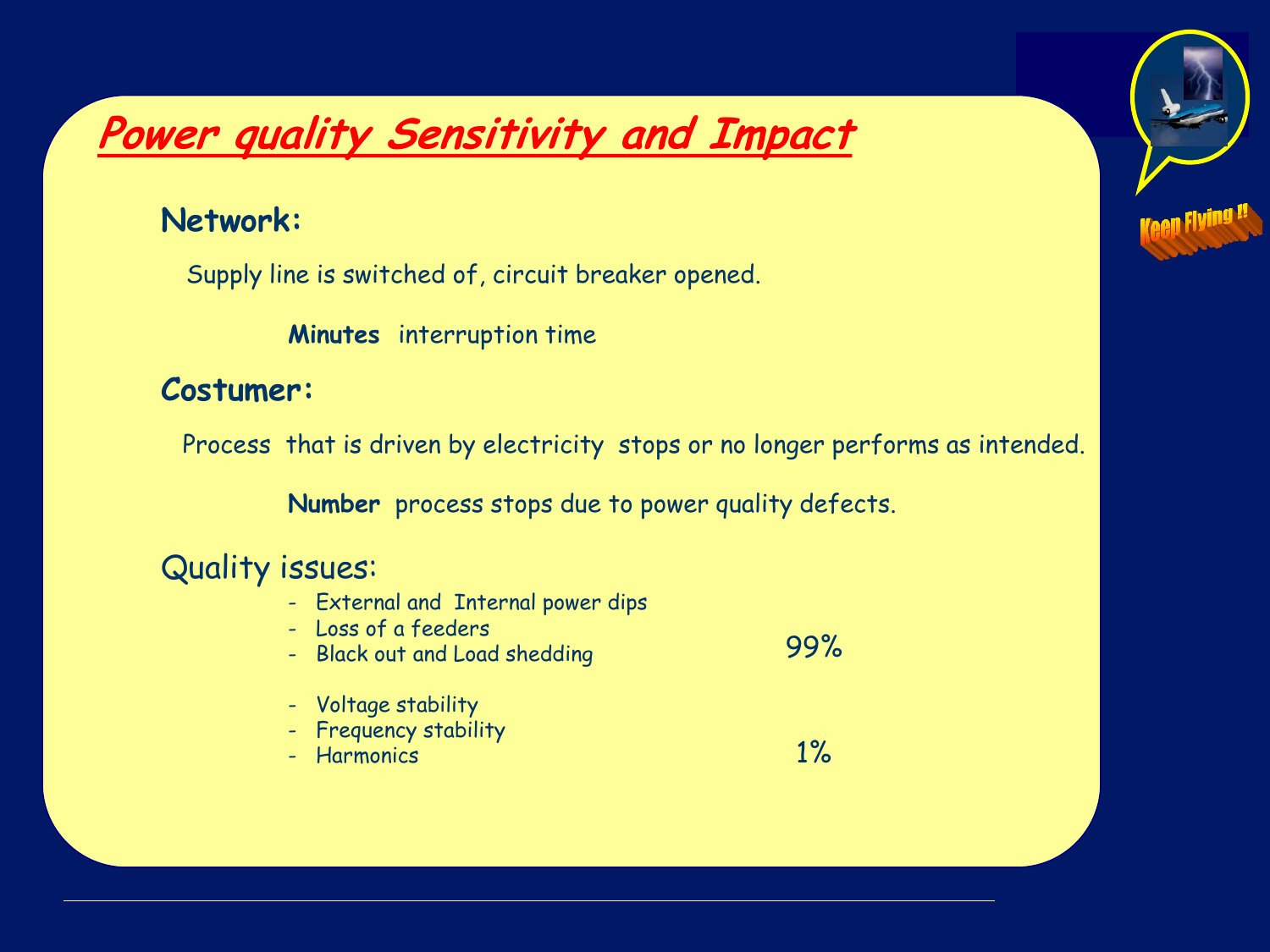# **Power quality sensitivity**

#### Loss of supply and black outs

- Redundant independent feeders
- Transfer systems and restart systems
- Local generation with island capabilities

#### Power dip immunity (Cigre C4-110 /UIE WG2: TB412 )

- Power dip characteristics (chapter 2)
	- Remaining voltage
	- Dip duration
	- Grounding system and type of fault
	- Cross country

#### - Process performance (chapter 3) Equipment immunity

- UPS for control /protection items
- VFD parameter settings;
- Powerdip modules for LV contactors .
- etc

Process immunity (PIT)

- Restart capabilities



### [www.uie.org](http://www.ui.org/)

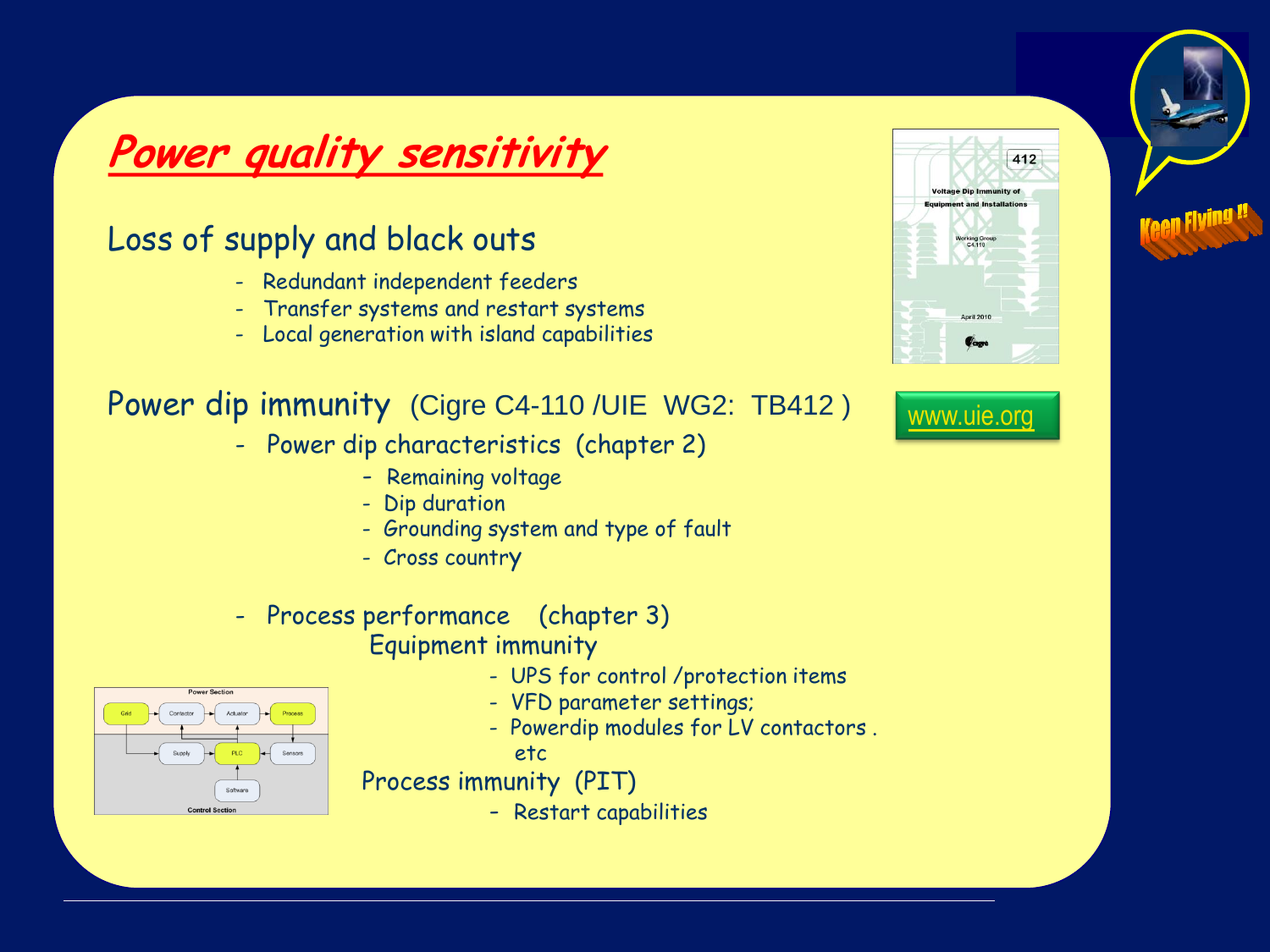# **Practical examples of sensitivities**

#### **Dips**

• Long severe power dips (> 300 msec < 50% remaining)

#### **Electrical protection**

- Sensitivity of ground fault protection or CT saturation
- Coordination of protection functions

#### **Process system**

- Reacceleration of motors after transfer or power dip
- Drop out of contactors without restart
- Lack of coordination of restart and process protections
- Instantaneous trip on under voltage
- False trip of out of step protection of large synchronous motors
- Stalling protection of VFD
- Lack of flying start for VFD: reboot of processor
- Trip of critical equipment due to watch dog functions
- Sensitive process trips with DCS systems
	- pressure, temperatures, flow, signals from VFD, etc
- Behavior of powered instruments used in DCS trip functions
- Package unit systems with PLCs (e.g.refrig units)

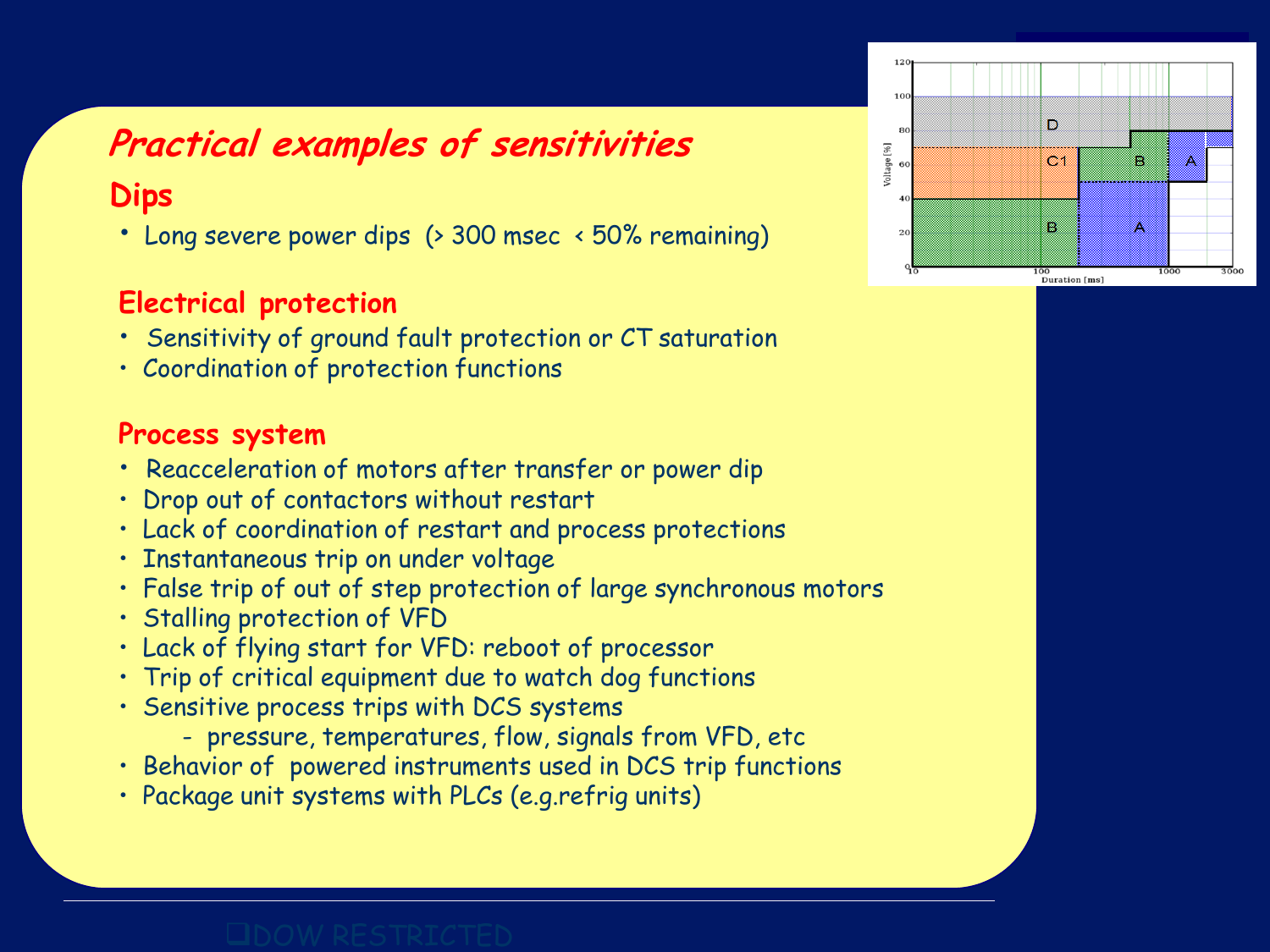

Time interval between the start of the voltage interruption and the moment the process parameter goes out of the allowed tolerance limit (i.e. below the threshold).



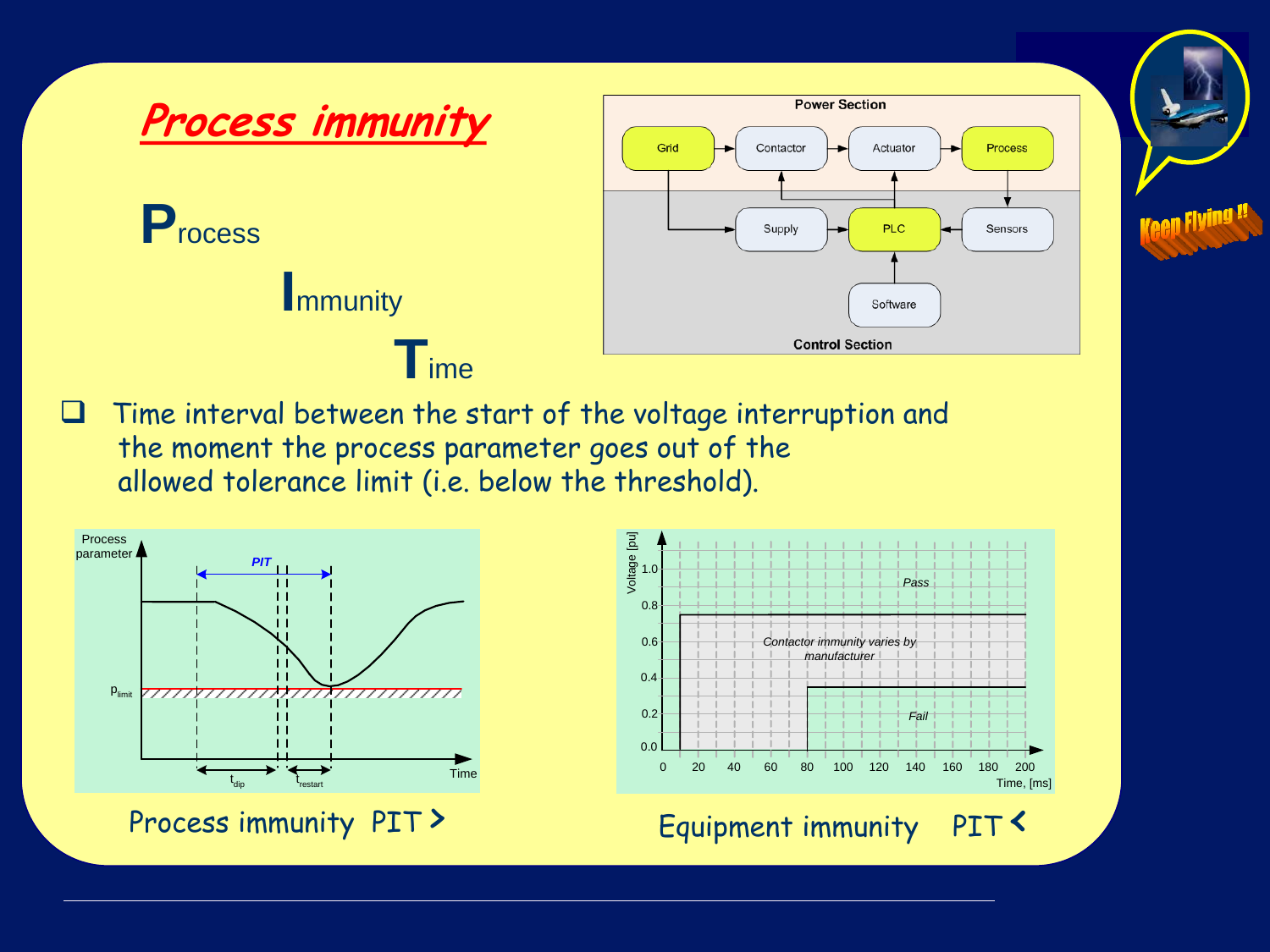## Power immunity problems ?

#### 1) Protection (30%)

Loss of both independent feeders external grid Severity of external power dips Sensitivity of applied ground fault or differential protection VSD protections Control circuits Power dip protection

#### 2) Transfer systems (5%)

Reliable design and operation Generic design; coordination with process time constants

#### 3) Restart mechanisms (65%)

Review and test capabilities **Team effort process/process control / electrical** VFD systems and related control circuits

# **Process technology**

rocess dynamics **Wer duality details technology**

**Process automation technology**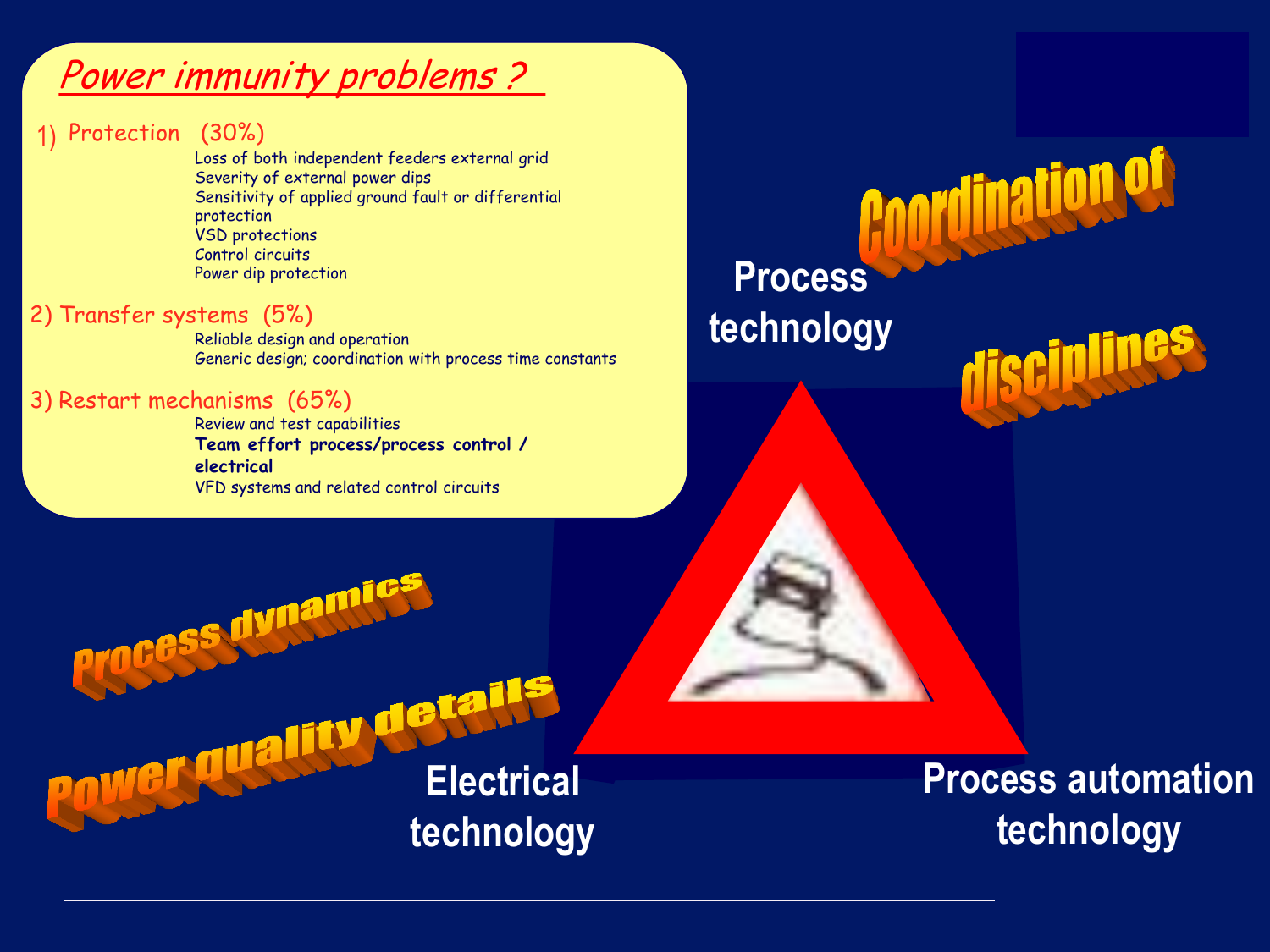**Power quality impact**

# **Process outages**:

- **Q** Production loss
	- fixed amount losses per event (off spec etc)
	- additional amount of losses per hour downtime
		- minimum start up time
		- add time due to consequential damage

**Q** Repair cost

-Additional cost due to consequetial damage

Permit issues

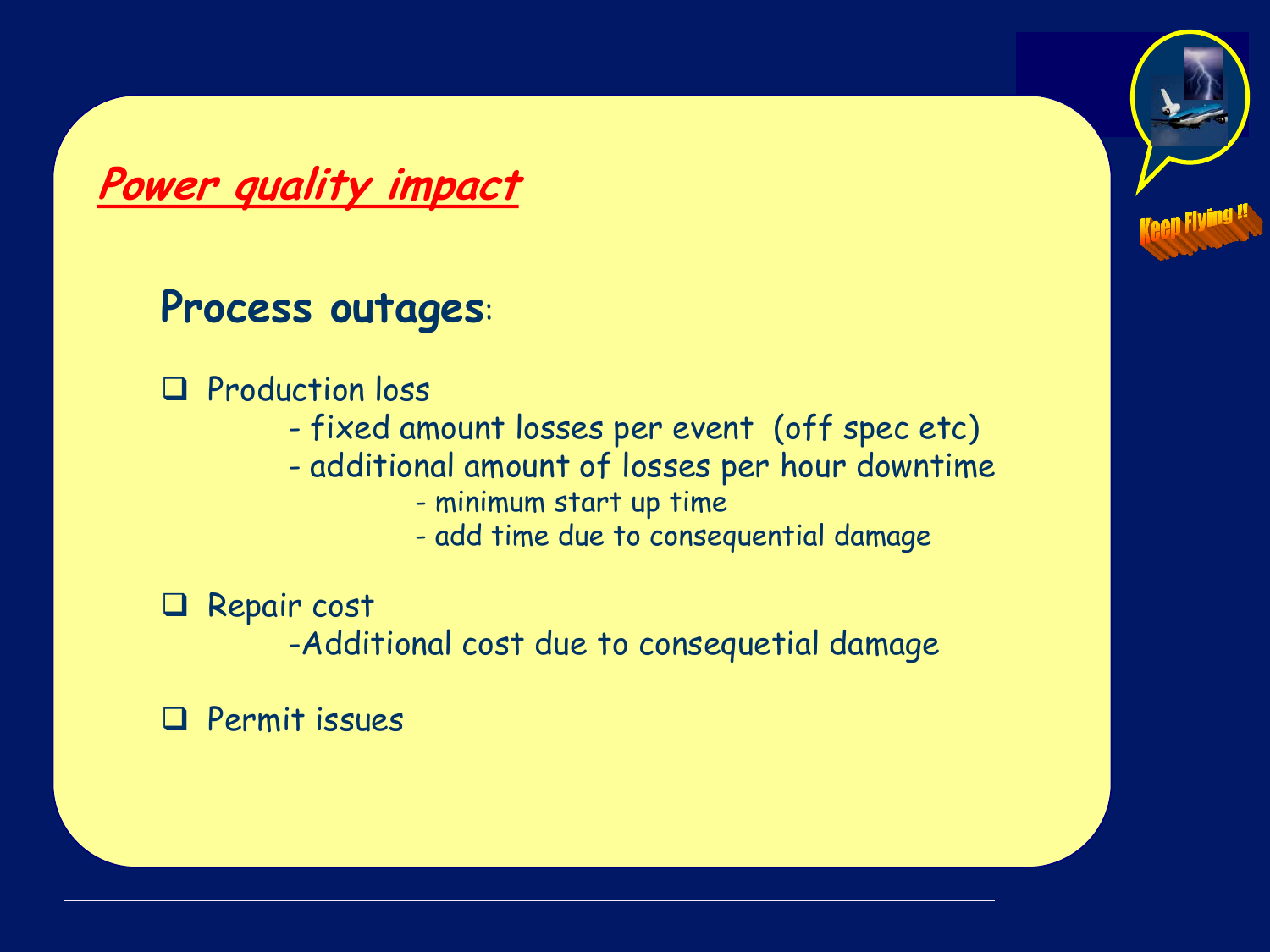# **Process quality monitoring**

BBL

#### **Electrical data:**

•

Effective use of fault recording equipment in power distribution and electrical equipment Transfer time: 14 sec.





 **Process data:** 

Effective use of DCS applications

- Create selective list of Process Tags
- Set up fast data logging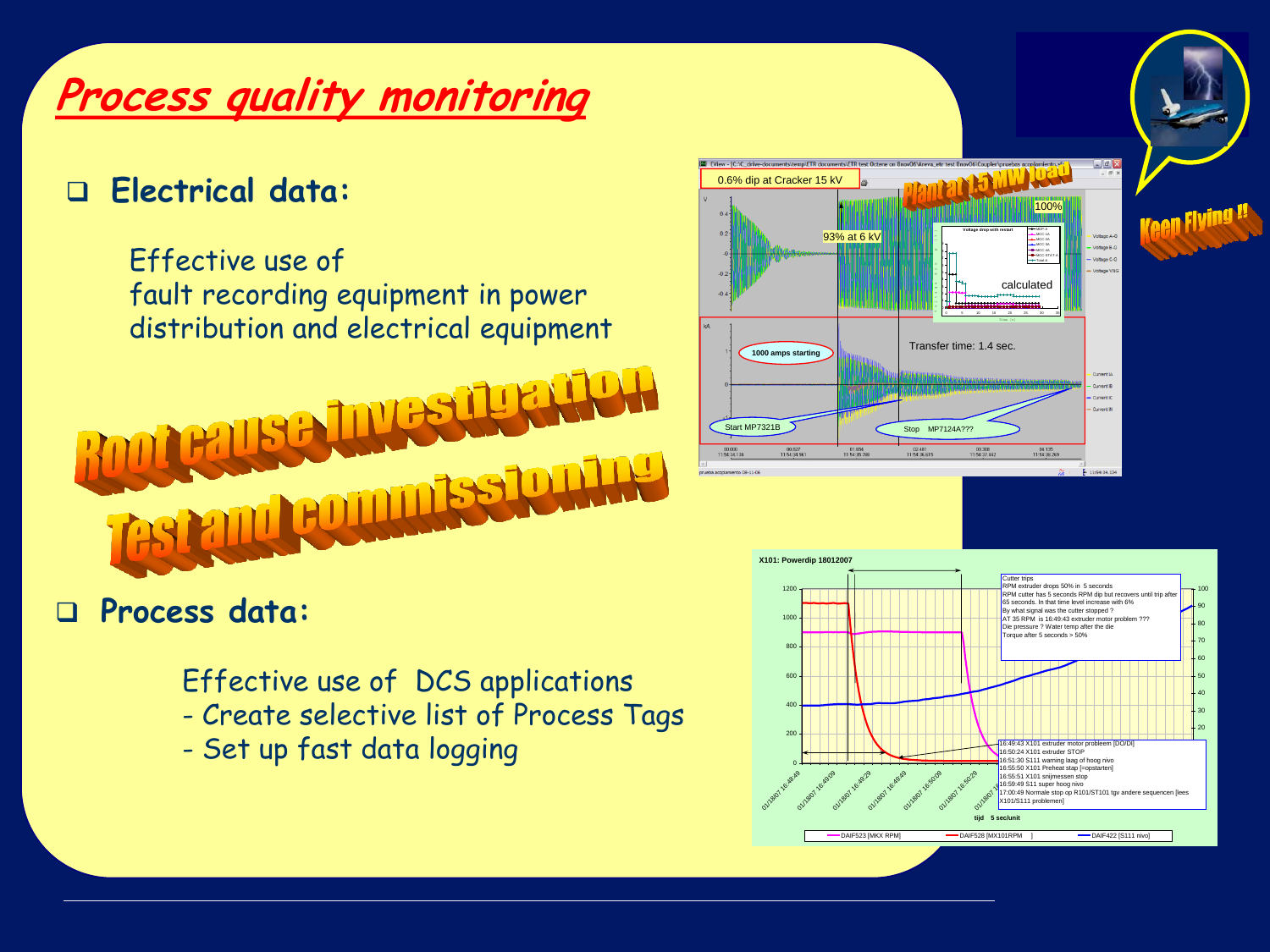# **The importance of power quality monitoring**

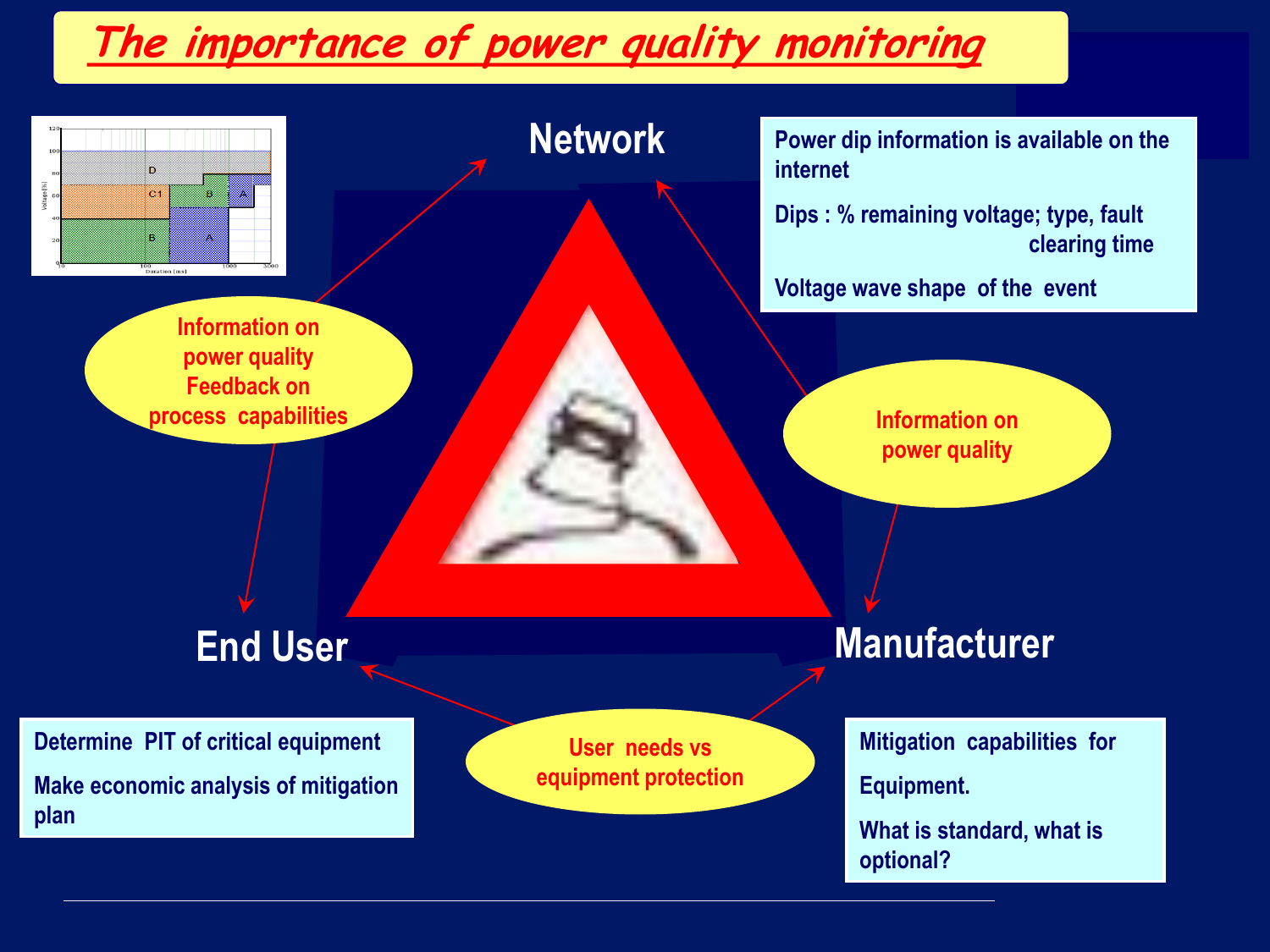# **Why Power quality monitoring?**

•

- $\Box$  Agreed level of reliability between consumer and network operator What could we expect on a specific consumer connection point?
- Root cause investigation and reliability improvement
- Differentiate between on-line monitoring and more detailed monitoring in the field for specific root cause investigation For example, in the case of protection coordination problems
- Use power quality monitoring to validate power models Power models are needed since quality monitoring is not available at all levels where equipment is connected